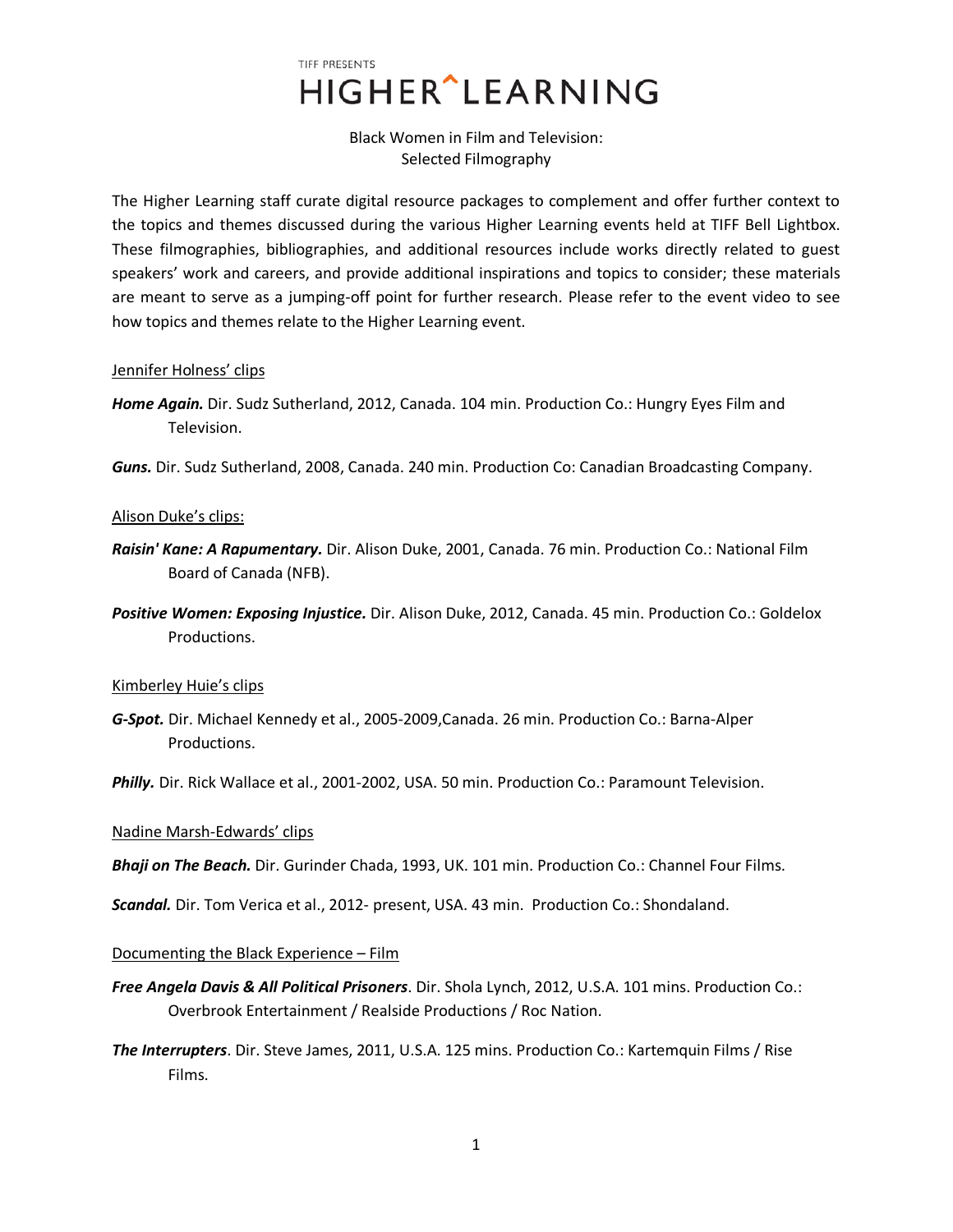Black Women in Film and Television: Selected Filmography

- *If God is Willing and da Creek Don't Rise* (2010). Television mini-series in 2 parts. Dir. Spike Lee, U.S.A. Originally aired on HBO. Production Co.: HBO Documentary Films / 40 Acres & A Mule Filmmakers.
- *Soundtrack for a Revolution*. Dirs. Bill Guttenberg and Dan Sturman, 2009, U.S.A., France, and U.K. 83 min. Production Co.: Freedom Song Productions / Goldcrest Films International / Louverture Films / Wild Bunch.
- *Trouble the Water*. Dirs. Carl Dead and Tia Lessin, 2008, U.S.A. 90 mins. Production Co.: Elsewhere Films.
- *This is the Life*. Dir. Anna DuVernay, 2008, U.S.A. 97 mins. Production Co.: The DuVernay Agency.
- *Colored Frames*. Dir. Lerone D. Wilson, 2007, U.S.A. 56 mins. Production Co.: Boondoggle Films.
- *When the Levees Broke: A Requiem in Four Acts. Dir. Spike Lee, 2006, U.S.A. 255 mins. Production Co.:* HBO Documentary Films / 40 Acres & A Mule Filmmakers.
- *The Pact*. Dir. Andrea Kalin, 2006, U.S.A. 84 mins. Production Co.: Duke Media / Spark Media.
- *Dare Not Walk Alone.* Dir. Jeremy Dean, 2006, U.S.A. 83 mins. Production Co.: DNWA Productions.
- *Street Fight*. Dir. Marshall Curry, 2005, U.S.A. 83 mins. Production Co.: Marshall County Productions LLC.
- *Scottsboro: An American Tragedy*. Dirs. Daniel Anker and Barak Goodman, 2000, U.S.A. 84 mins. Production Co.: PBS.
- *LaLee's Kin: The Legacy of Cotton* (2001). Dirs. Deborah Dickson, Susan Frömke, and Albert Maysles, U.S.A. 89 mins. Production Co.: HBO / Maysles Films.
- *Legacy*. Dir. Tod Lending, 2000, U.S.A. 90 mins. Production Co.: unknown.
- *4 Little Girls*. Dir. Spike Lee, 1997, U.S.A. 102 mins. Production Co.: 40 Acres & A Mule Filmmakers / HBO.
- *Colors Straight Up*. Dir Michèle Ohayon, 1997, U.S.A. Runtime unknown. Production Co.: Echo Pictures.
- *Black Is… Black Ain't.* Dir. Marlon Riggs, 1994, U.S.A. 87 mins. Production Co.: Independent Television Service.
- *A Great Day in Harlem*. Dir. Jean Bach, 1994, U.S.A. 60 mins. Production Co.: Flo-Bert Ltd. / Jean Bach / New York Foundation for the Arts.
- *Hoop Dreams*. Dir. Steve James, 1994, U.S.A. 170 mins. Production Co.: KTCA Minneapolis / Kartemquin Films.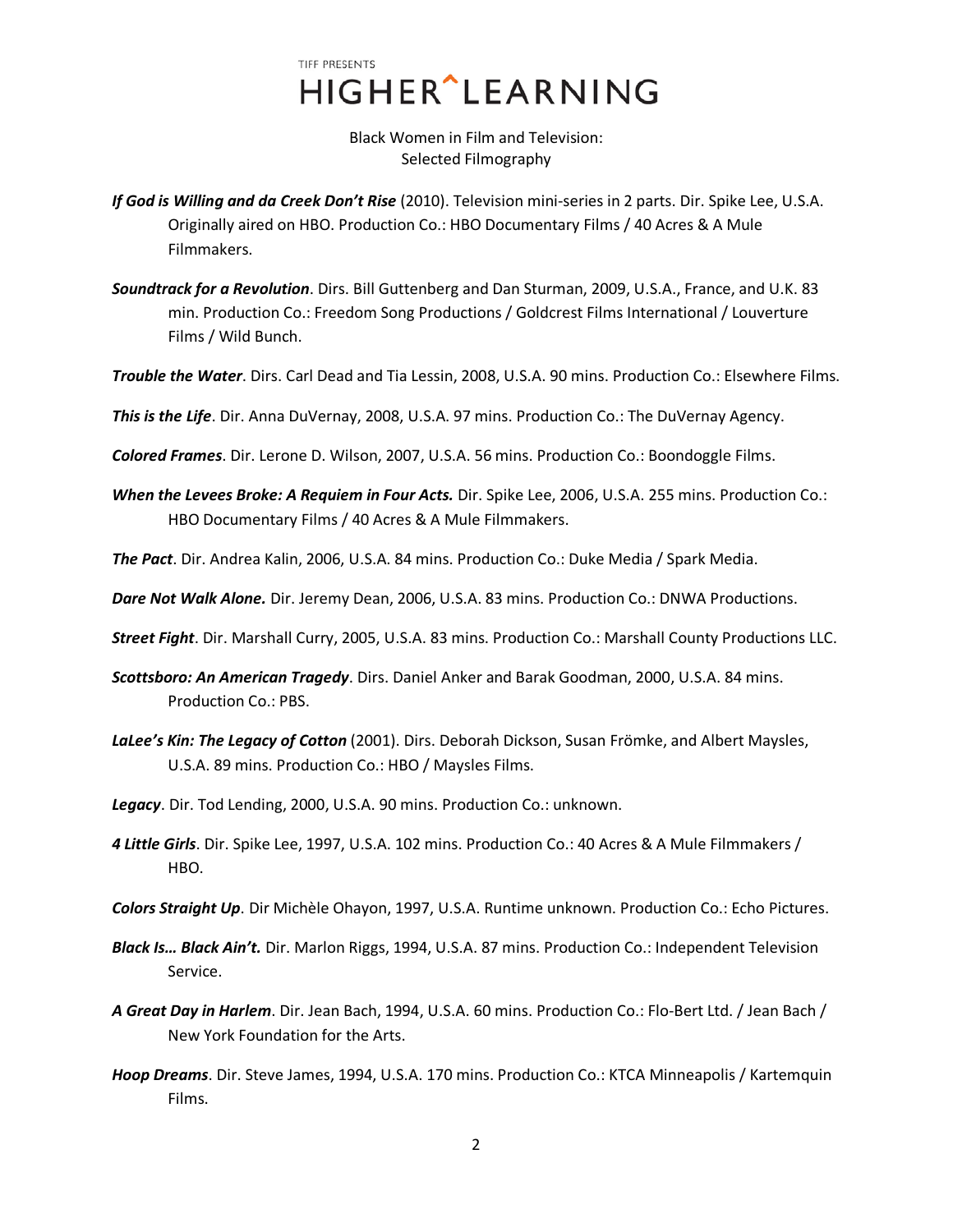Black Women in Film and Television: Selected Filmography

*Color Adjustment*. Dir. Marlon Riggs, 1992, U.S.A. 86 mins. Production Co.: unknown.

*Eyes on the Prize* (1987-1990). 2 seasons, 14 episodes. Creator: Henry Hampton, U.S.A. Originally aired on PBS. Production Co.: Blackside.

*You Got to Move*. Dirs. Lucy Massie Phenix and Veronica Selver, 1985, U.S.A. 85 mins. Production Co.: unknown.

*Style Wars*. Dirs. Henry Chalfant and Tony Silver, 1983,U.S.A. 69 mins. Production Co.: unknown.

Films programmed for Black London's Film Heritage Project: Big City Stories (curated by June Givanni and Imruh Bakari)

*Aunt Esther's Story.* Dir: Stephen Bourne and Andrew Warrington, 2007, UK. 15 min. Production Co.: Unknown.

*Sydney's Chair.* Dir. Roberto Bangura, 1995, UK, 21 min. Production Co.: National Film and Television School (NFTS).

*Concrete Garden.* Dir. Alrick Riley, 1994, UK. 23 min. Production Co: unknown.

- *The London Programme: Return to Brixton*. Dir. Jill Robinson & Michael Toppin, 1991, UK. 60 min. Production Co.: London Weekend Television (LWT)
- *Le Bohemian Noir et la Renaissance Del Afrique*. Dir. Amani Napthali, 1990, UK. 26 min. Production Co.: Black Bohemian.

*Blood Ah Goh Run.* Dir. Menelik Shabazz, 1981, UK. 13 min. Production Co.: Kuumba Black Arts.

*Black Joy*. Dir. Anthony Simmons, 1977, UK. 97 min. Production Co.: Kastner-Milchan.

*Mangrove Nine*. Dir. Franco Rosso, 1973, Italy. 37 min. Production Co.: Franco Rosse - John Le Rose Productions.

*London's Lambeth*. Dir. Unknown, 1971, UK. 25 min. Production Co.: BBC/NDR.

You Hide Me. Dir. Kwate Nii Owoo, 1971, Ghana. Production Co.: Ifriqyah Films.

*Baldwin's Nigger*. Dir. Horace Ove, 1969, UK. 46min. Production Co.: unknown.

*Death May Be Your Santa Claus.* Dir. Frankie Dymon Jr, 1969, UK, 50 min. Production Co.: Space Films.

*Jemima and Johnny.* Dir. Lionel Ngakane, 1966, UK. 29 min. Production Co.: Knight Films.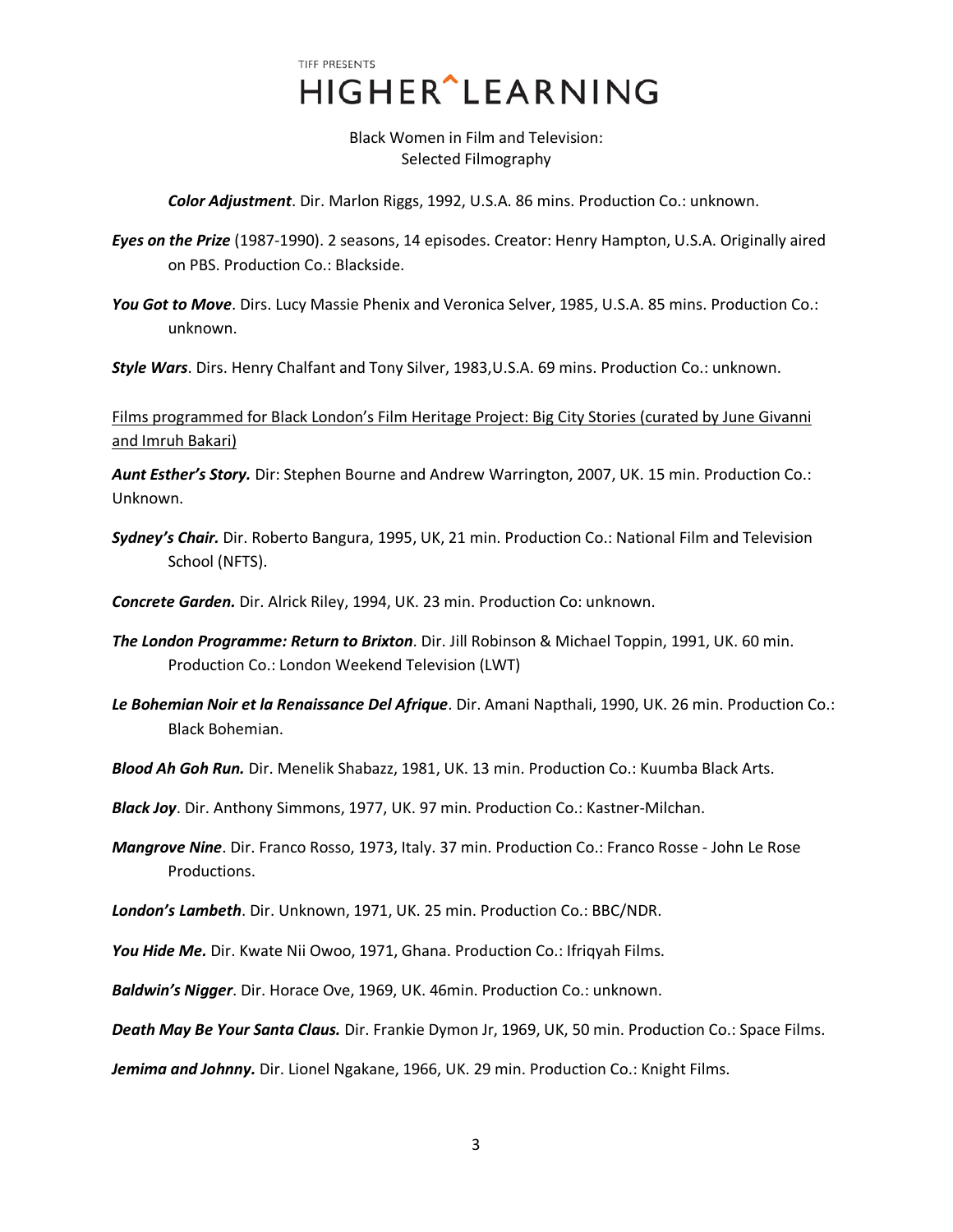## TIFF PRESENTS HIGHER^LEARNING

Black Women in Film and Television: Selected Filmography

*Ten Bob in Winter*. Dir. Lloyd Reckord, 1963, UK. 12 min. Production Co.: British Film Institute Experimental Film Fund.

*West Indians.* Dir. Jack Gold, 1963, UK. 14 min.

*You in your Small Corner.* Dir. Claude Whatham,1962, UK, 82 min. Production Co.: Granada Television.

*Sapphire.* Dir. Basil Dearden, 1959, UK. 92 min. Production Co. Artna films.

*Song of Freedom.* Dir: J. Elder Wills, 1936, UK.80 min. Production Co: British Lion Films.

*Wonderful London: Cosmopolitan London.* Dir: Frank Miller and Harry B. Parkinson, 1924, UK. 10 min. Production Co.: Graham-Wilcox Productions

**Sambo and Two Girls.** BFI Collection: Black Britain, 1911.

Nadine Marsh-Edwards Selected Filmography

*From the Ashes.* Dir. James Erskine, 2011, UK. 92 min. Production Co.: New Black Films.

*An Englishman in New York.* Dir. Richard Laxton, 2009 UK. 75 min. Production Co.: Leopardrama.

*Hijack Stories*. Dir. Oliver Schmitz, 2000, South Africa. 90 min. Production Co.: Black Forest Films.

*Nasty Neighbours*. Dir. Debbie Isitt, 2000, UK. 89 min. Production Co.: Ipso Facto Films.

*Lucky Day*. Dir. Brian Tilley, 2000, UK. 12 min. Production Co.: Brevity Films.

- *Portrait of a Young Man Drowning*. Dir. Teboho Mahlatsi, 1999, South Africa. 11 min. Production Co.: Films2People.
- *Fathers, Sons and Unholy Ghosts*. Dir. Danny Thompson, 1995, UK. 11 min. Production Co.: British Screen.
- *A Nice Arrangement*. Dir. Gurinder Chadha, 1994, UK. 11 min. Production Co. British Screen Productions.
- *Home Away from Home*. Dir. Maureen Blackwood, 1994, UK. 11 min. Production Co. Sankofa Film and Video.
- *Bhaji on the Beach*. Dir. Gurinder Chadha, 1993, UK. 101 min. Production Co.: Channel Four Films.

*Young Soul Rebels*. Dir. Isaac Julien, 1991, UK. 105 min. Production Co.: British Film Institute (BFI).

*Looking for Langston*. Dir. Isaac Julien, 1989, UK. 45 min. Production Co.: British Film Institute (BFI).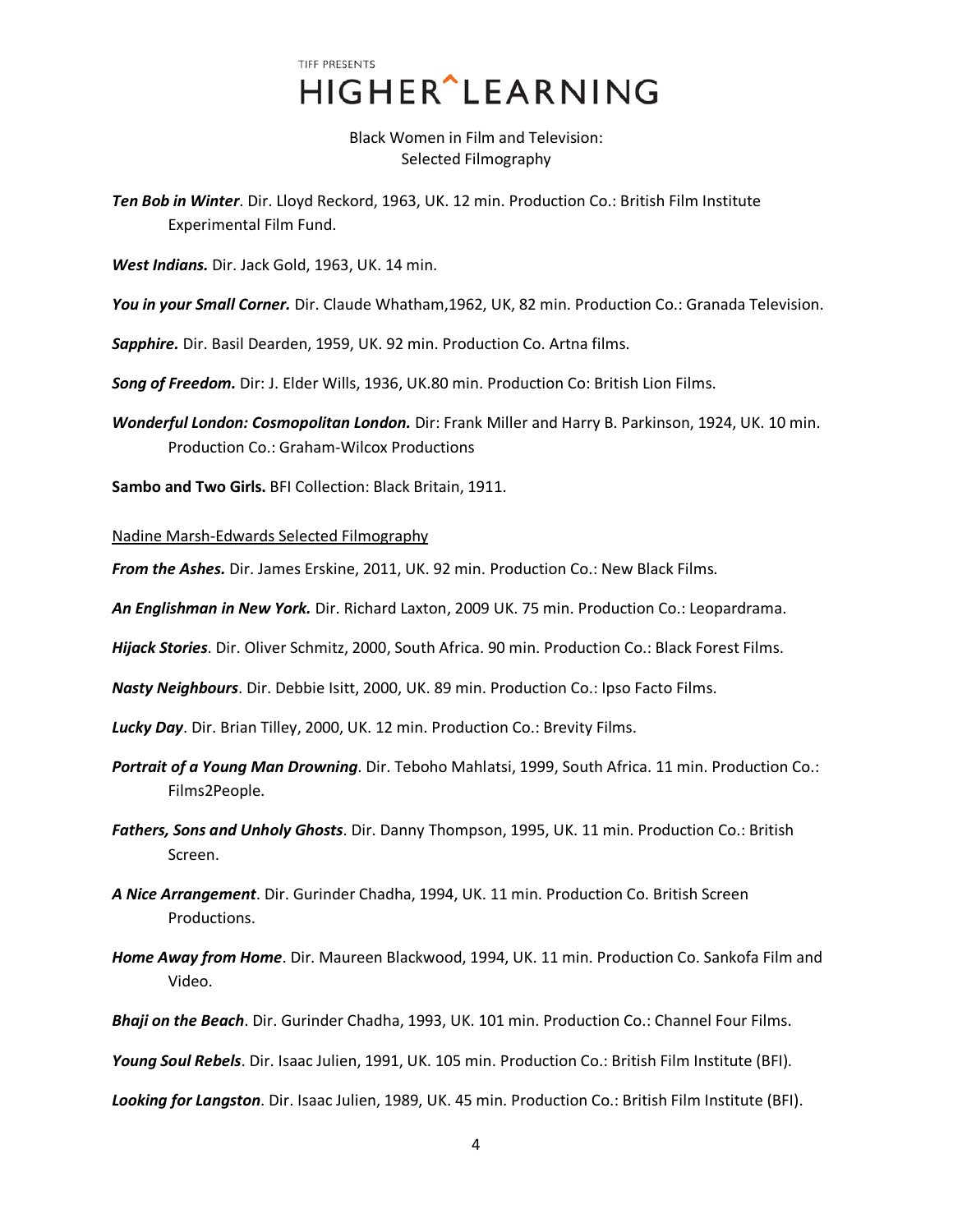Black Women in Film and Television: Selected Filmography

*Perfect Image*?. Dir. Maureen Blackwood, 1989, UK. 30 min. Production Co.: British Film Institute Production Board.

#### Kimberly Huie Selected Filmography

*Shelly.* Dir. Eric Johnson, 2013, Canada. 7 min. Production Co.: Unknown.

*The Intervention.* Dir. Kimberly Huie, 2013, 5 min. Production Co.: Unknown.

*Passenger Side.* Dir. Matt Bissonnette, 2009, Canada. 85 min. Production Co.: Corey Marr Productions.

*Barely Buzzed.* Dir. Carter Harris, 2005, USA. Production Co.: Hardware Productions.

*Never Get Outta the Boat.* Dir. Paul Quinn, 2002, USA. 97 min. Production Co.: Blow Up Pictures.

*Hairshirt.* Dir. Dean Paraskevopoulos, 2001, USA. 89 min. Production Co.: Lunatic Productions.

*Deep Impact.* Dir. Mimi Leder, 1998, USA. 120 min. Production Co.: Paramount Pictures.

*Fidelio.* Dir. Alex Pugsley, 1998, Canada. 25 min. Production Co.: Cumberland County Productions.

*CHICK: Within me lives a Superhero.* Dir. Kai Soremekun, 2009, USA. 40 min. Production Co.: unknown.

*G-Spot.* Dir. Michael Kennedy et al., 2005-2009, Canada. 26 min. Production Co.: Barna-Alper Productions.

*Philly.* Dir. Rick Wallace et al., 2001-2002, USA. 50 min. Production Co.: Paramount Television.

*Andromeda.* Dir. Brad Turner and Richard Flower, 2000-2005, USA. 60 min. Production Co.: BLT Productions.

## Jennifer Holness Selected Filmography

- *Home Again.* Dir. Sudz Sutherland, 2012, Canada. 104 min. Production Co.: Hungry Eyes Film & Television.
- *Badge of Pride.* Dir. Mink Sook Lee, 2010, Canada. 50 min. Production Co.: Hungry Eyes Film & Television.
- *Love, Sex and Eating the Bones.* Dir. Sudz Sutherland, 2003, Canada. 100 min. Production Co.: Eating the Bones Productions.
- *Speakers of the Dead.* Dir. Jennifer Holness & Sudz Sutherland, 2000, Canada. 48 min. Production Co.: National Film Board of Canada.